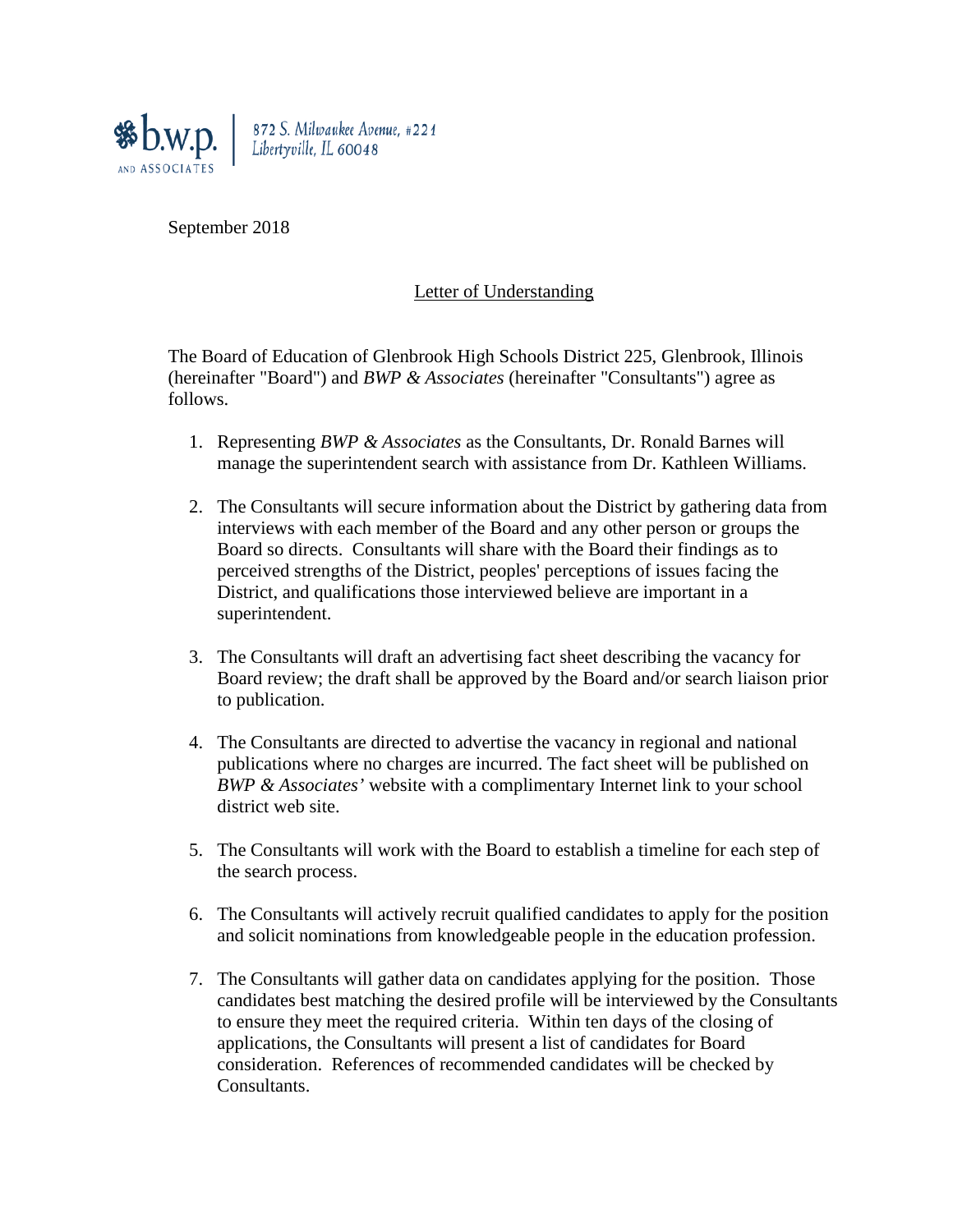- 8. All documents produced and received by the Consultants will remain the property of *BWP & Associates*. The Consultants shall turn over to the Board copies of all documents relating to candidates recommended by *BWP & Associates* at the time the recommendation is made. With respect to this search, the Board will receive a copy of all documents sent out on behalf of the Board.
- 9. The Consultants will inform the Board and other groups, if appropriate, on items related to search protocols, establishing an interview format, developing interview questions, interviewing candidates, conducting site visits, and other matters related to the search process. The Consultants will be available during the search process to advise the Board on search related issues.
- 10. The Consultants will make salary and compensation package recommendations to the Board, if requested.
- 11. The fee for these consulting services will be \$17,500 plus expenses. These expenses include development of advertisements, creation and maintenance of candidate files, clerical expenses, communications to those in the network and to prospective candidates, postage, telephone/fax/copying/shipping charges and consultant travel/housing/meals. Consultant travel expenses will be forwarded to the Search Committee or liaison and/or District Financial Officer as incurred. The total amount for fees and expenses will not exceed \$6,000 as listed on the attached fee analysis.

Other additional anticipated expenses are travel costs for candidates and costs associated with travel for the Board if it desires to visit school districts of finalists. It is the Board's responsibility to reimburse candidate interview expenses, such as travel and hotel accommodations, as arranged. In order to maintain confidentiality, these candidate expenses will be reimbursed by BWP as incurred and invoiced to the District. A form will be used by BWP & Associates for this reimbursement process.

There may also be additional expenses for the search relate to specialized advertising and recruitment if desired by the Board. Advertisements in appropriate fee based regional and national publications and websites are estimated at \$2,300 to \$4,500, depending on size, number of advertisements, and where placed. If desired, recommendations and cost estimates will be provided to the Board by the BWP consultants. These costs are not included in the Consultant fee and will be billed directly from the printer, publisher, website, or through the Consultants.

12. As elements of the process and included in the search fees, Consultants will: attend and conduct a planning session; conduct interviews and focus groups; present the results of the community audit and candidate profile for Board approval; conduct initial candidate interviews; present a slate of recommended candidates. At the Board's request, Consultants can be available for additional services such as accompanying the Board on site visits to candidates' communities, being present with the Board during the candidate interview process, additional press